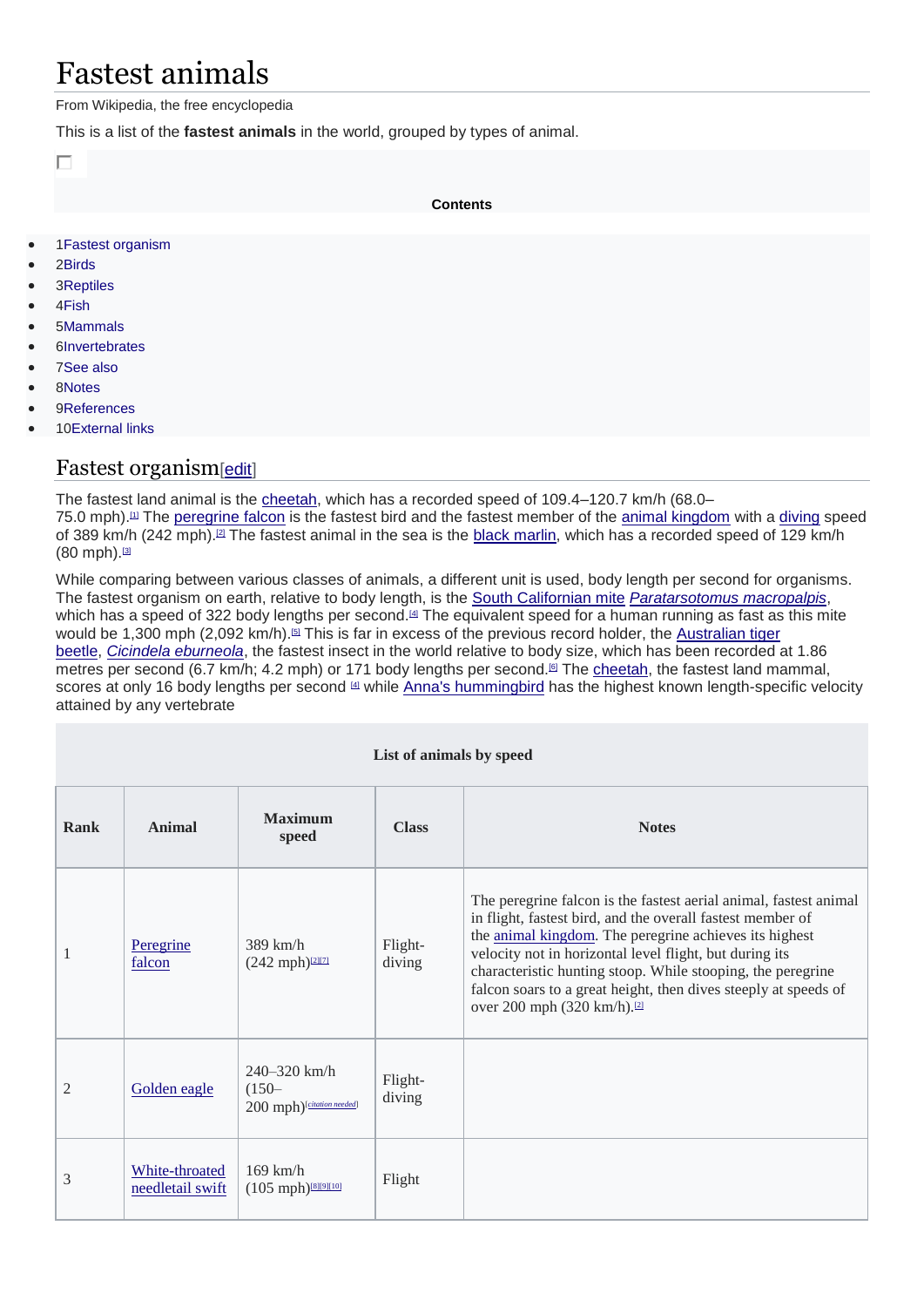#### **List of animals by speed**

| <b>Rank</b>   | <b>Animal</b>               | <b>Maximum</b><br>speed                                               | <b>Class</b>        | <b>Notes</b>                                                                                                                                                                       |
|---------------|-----------------------------|-----------------------------------------------------------------------|---------------------|------------------------------------------------------------------------------------------------------------------------------------------------------------------------------------|
| 4             | Eurasian hobby              | $160$ km/h<br>$(100 \text{ mph})$                                     | Flight              | Can sometimes outfly the swift                                                                                                                                                     |
| 5             | Mexican free-<br>tailed bat | $160$ km/h<br>$(100 \text{ mph})$ <sup>[12]</sup>                     | Flight              | It has been claimed to have the fastest horizontal speed (as<br>opposed to stoop diving speed) of any animal.                                                                      |
| 6             | Frigatebird                 | 153 km/h<br>$(95 \text{ mph})$ [13]                                   | Flight              | The frigatebird's high speed is helped by its having the largest<br>wing-area-to-body-weight ratio of any bird.                                                                    |
| 7             | Rock<br>dove(pigeon)        | 148.9 km/h<br>$(92.5 \text{ mph})$ <sup>[14]</sup>                    | Flight              | Pigeons have been clocked flying 92.5 mph (148.9 km/h)<br>average speed on a 400-mile (640 km) race.                                                                               |
| 8             | Spur-winged<br>goose        | $142$ km/h<br>$(88 \text{ mph})$ <sup>[15]</sup>                      | Flight              |                                                                                                                                                                                    |
| 9             | <b>Black marlin</b>         | 129 km/h (80 mph)                                                     | Swimming            | A hooked black marlin has been recorded stripping line off a<br>fishing reel at 120 feet per second (82 mph; 132 km/h). <sup>[3]</sup>                                             |
| 10            | Gyrfalcon                   | $128$ km/h<br>(80 mph) <sup>[citation needed]</sup>                   | Flight              |                                                                                                                                                                                    |
| 11            | Grey-headed<br>albatross    | $127$ km/h<br>(79 mph)[16][17][note 1]                                | Flight              |                                                                                                                                                                                    |
| 12            | Cheetah                     | 109.4-120.7 km/h<br>$(68.0 - 75.0 \text{ mph})$ <sup>[a]</sup>        | Land                | Fastest land-animal, fastest feline, the cheetah can accelerate<br>from 0 to 96.6 km/h $(60.0 \text{ mph})$ in under three seconds,<br>though endurance is limited. <sup>[1]</sup> |
| 13            | Sailfish                    | 109.19 km/h<br>$(67.85 \text{ mph})$ <sup>[citation</sup> ]<br>needed | Flight-<br>swimming |                                                                                                                                                                                    |
| 14            | Anna's<br>hummingbird       | 98.27 km/h<br>$(61.06 \text{ mph})^{1231}$                            | Flight              |                                                                                                                                                                                    |
| $15$ Inote 21 | Swordfish                   | 97 km/h<br>(60 mph) <sup>[citation needed]</sup>                      | Swimming            |                                                                                                                                                                                    |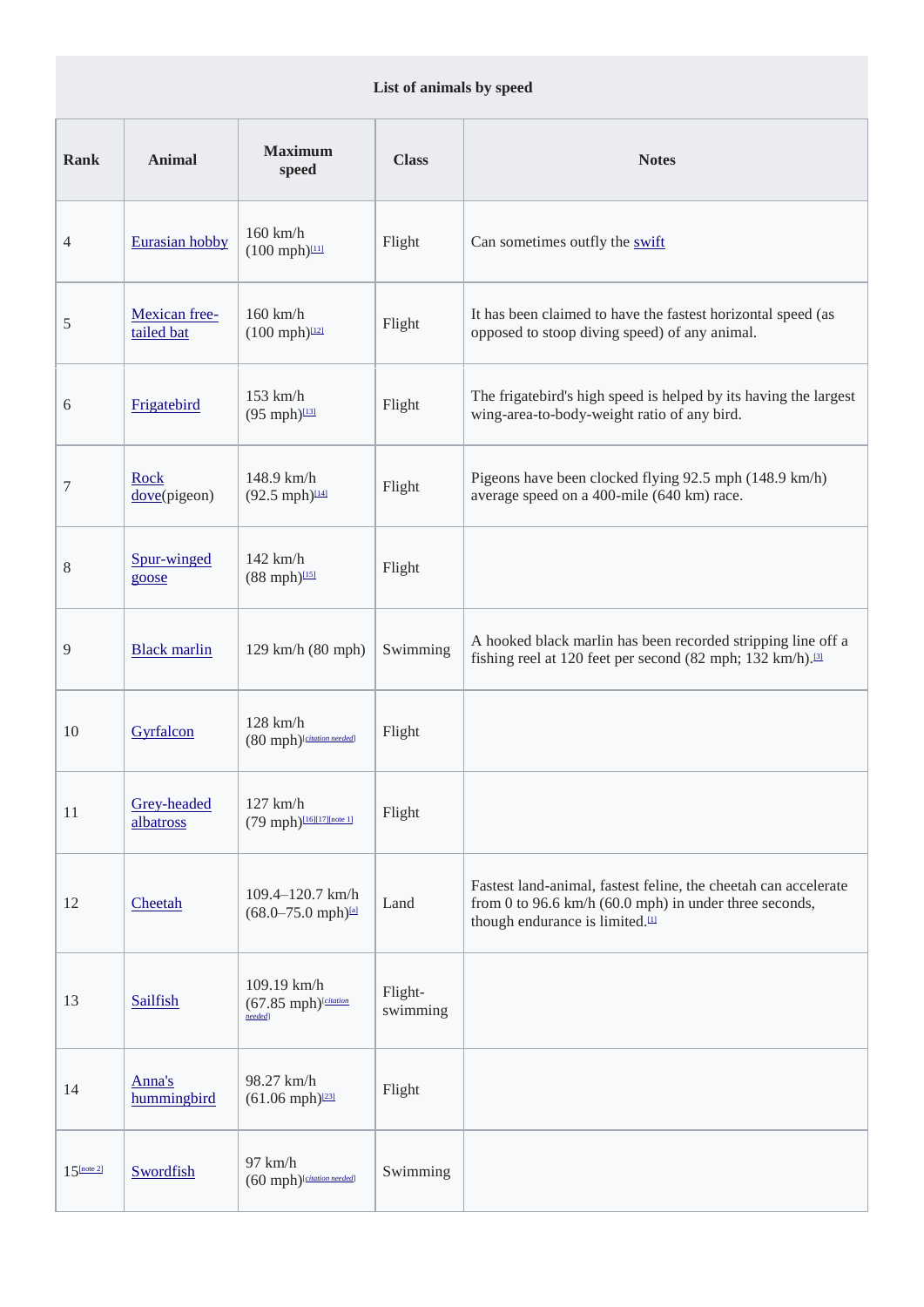#### **List of animals by speed**

| Rank          | <b>Animal</b>             | <b>Maximum</b><br>speed                                     | <b>Class</b> | <b>Notes</b> |
|---------------|---------------------------|-------------------------------------------------------------|--------------|--------------|
| 16            | Pronghorn                 | 88.5 km/h<br>$(55.0 \text{ mph})$ <sup>bl</sup>             | Land         |              |
| 17            | Springbok                 | $88$ km/h $\,$<br>$(55 mph)^{[28][29]}$                     | Land         |              |
| $18$ [note 3] | <b>Blue</b><br>wildebeest | 80.5 km/h<br>$(50.0 \text{ mph})$                           | Land         |              |
| $19$ [note 3] | Lion                      | 80.5 km/h<br>$(50.0 \text{ mph})^{1331}$                    | Land         |              |
| 20            | <b>Blackbuck</b>          | $80 \text{ km/h}$<br>$(50 \text{ mph})$ <sup>[28][34]</sup> | Land         |              |

## Birds[edit]

*See also: List of birds by flight speed*

| Animal                       | <b>Maximum</b><br>recorded speed                             | <b>Notes</b>                                                                                                                                                                                                                                                                                                                    |
|------------------------------|--------------------------------------------------------------|---------------------------------------------------------------------------------------------------------------------------------------------------------------------------------------------------------------------------------------------------------------------------------------------------------------------------------|
| Peregrine<br>falcon          | $389$ km/h<br>$(242 \text{ mph})^{121171}$                   | The peregrine falcon is the fastest bird, and the fastest member of the animal kingdom.<br>When in its hunting dive, the stoop, it soars to a great height, then dives steeply at<br>speeds of over 200 mph (320 km/h). However, it does not hold first place when<br>travelling in level flight.                               |
| Golden eagle                 | 240–320 km/h<br>$(150 - 200$ mph)                            | In full stoop, a golden eagle can reach spectacular speeds of up to 240 to 320 kilometers<br>per hour (150 to 200 mph) when diving after prey. Although less agile and<br>maneuverable, the golden eagle is apparently quite the equal and possibly even the<br>superior of the peregrine falcon's stooping and gliding speeds. |
| White-throated<br>needletail | $169$ km/h<br>$(105 \text{ mph})$ <sup>[8][9][10]</sup>      | The fastest-flying bird in flapping flight.                                                                                                                                                                                                                                                                                     |
| Eurasian hobby               | $160$ km/h<br>$(100 \text{ mph})$                            | It can sometimes even outfly birds such as the <i>swift</i> when hunting.                                                                                                                                                                                                                                                       |
| Frigatebird                  | $153$ km/h<br>$(95 \text{ mph})$ <sup>[13]</sup>             | The frigatebird's high speed is helped by its having the largest wing-area-to-body-<br>weight ratio of any bird.                                                                                                                                                                                                                |
| <b>Rock</b><br>dove(pigeon)  | $148.9 \text{ km/h}$<br>$(92.5 \text{ mph})$ <sup>[14]</sup> | Pigeons have been clocked flying 92.5 mph (148.9 km/h) average speed on a 400-mile<br>(640 km) race.                                                                                                                                                                                                                            |
| Spur-winged<br>goose         | $142$ km/h<br>$(88 \text{ mph})$ <sup>[15]</sup>             |                                                                                                                                                                                                                                                                                                                                 |
| Red-breasted<br>merganser    | $129$ km/h<br>$(80 \text{ mph})^{1351}$                      |                                                                                                                                                                                                                                                                                                                                 |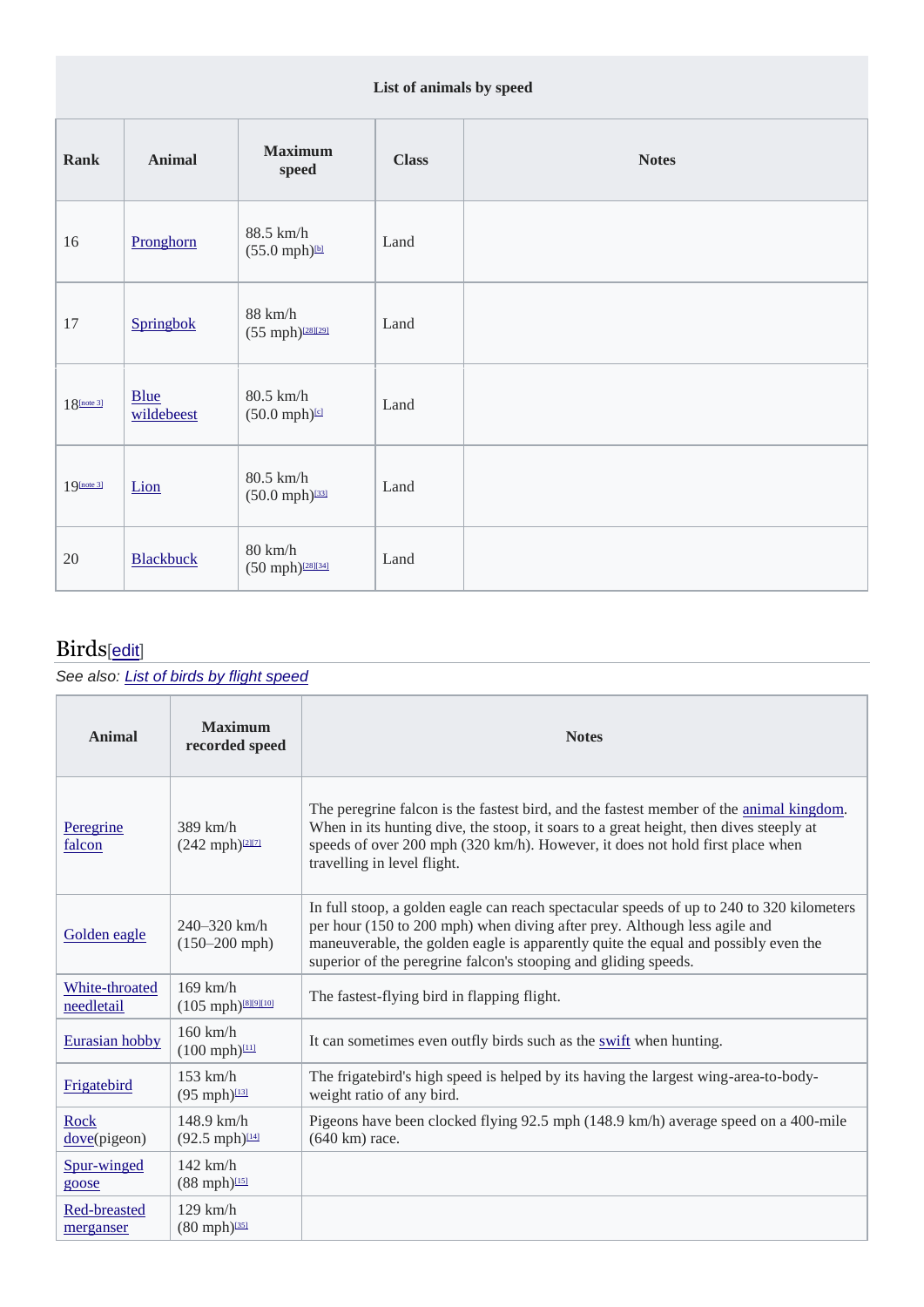| Gyrfalcon                | $128$ km/h<br>$(80$ mph $)$                                  |                                                                                                                                                                                                                                                                                                                                                                                                                                                                                                                                                                                                               |
|--------------------------|--------------------------------------------------------------|---------------------------------------------------------------------------------------------------------------------------------------------------------------------------------------------------------------------------------------------------------------------------------------------------------------------------------------------------------------------------------------------------------------------------------------------------------------------------------------------------------------------------------------------------------------------------------------------------------------|
| Grey-headed<br>albatross | $127$ km/h<br>$(79 \text{ mph})$ <sup>[16][17][note 4]</sup> |                                                                                                                                                                                                                                                                                                                                                                                                                                                                                                                                                                                                               |
| Anna's<br>hummingbird    | $98.27$ km/h<br>$(61.06 \text{ mph})^{[23]}$                 | The stated speed equals 276 body lengths per second, the highest known length-specific<br>velocity attained by any vertebrate.                                                                                                                                                                                                                                                                                                                                                                                                                                                                                |
| Ostrich                  | $96.6 \text{ km/h}$<br>$(60 \text{ mph})^{136}$              | The ostrich is the tallest and heaviest species of all living birds. Although its bulky body<br>means that flying is out of the question, the ostrich has adapted to life on the ground<br>with impressive agility. Ostriches are superb runners that can sprint at speeds of up to<br>45 mph (72 km/h) <sup>1371</sup> on average, with a peak 60 mph (96.6 km/h) during short periods,<br>with $12$ -foot $(3.7 \text{ m})$ strides. This also makes the ostrich the fastest animal on two legs.<br>The ostrich is also an endurance runner and can jog at 30 mph (48 km/h) for as long as<br>half an hour. |

- 1. **^** Sustained ground speed for approximately nine hours with no rest on high tailwinds during an Antarctic storm.
- 2. **^** Swordfish and ostrich have approximately equal average recorded speeds.
- 3. ^ Jump up to:<sup>2</sup> <sup>b</sup> The average recorded speeds of both blue wildebeest and lion are approximately equal.
- 4. **^** Sustained ground speed for approximately nine hours with no rest on high tailwinds during an Antarctic storm.

### Reptiles[edit]

| Animal                    | <b>Maximum</b> recorded<br>speed                      | <b>Notes</b>                                                                                                                           |
|---------------------------|-------------------------------------------------------|----------------------------------------------------------------------------------------------------------------------------------------|
| Central bearded<br>dragon | $40.23$ km/h<br>$(25.00 \text{ mph})^{[38]}$          |                                                                                                                                        |
| Green Iguana              | $35.41$ km/h<br>$(22.00 \text{ mph})^{[39]}$          | Green Iguanas are the largest lizards to dwell in trees, and can move faster than<br>the fastest snake can move along the ground.      |
| Leatherback sea<br>turtle | $35.28$ km/h<br>$(21.92 \text{ mph})^{1401}$          | Leatherback turtles have the most hydrodynamic body design of any sea turtle,<br>with a large, teardrop-shaped body.                   |
| <b>Black</b> mamba        | $22.53$ km/h<br>$(14.00 \text{ mph})^{[41]}$          |                                                                                                                                        |
| Komodo dragon             | $20.92$ km/h<br>$(13.00 \text{ mph})$ <sup>[42]</sup> | Komodo dragons are also speedy reptiles. They can run briefly up to 13 mph<br>(21 km/h) but prefer to hunt by stealth. <sup>[42]</sup> |

### Fish[edit]

| <b>Animal</b>                        | <b>Maximum</b><br>recorded speed         | <b>Notes</b>                                                                                                                              |
|--------------------------------------|------------------------------------------|-------------------------------------------------------------------------------------------------------------------------------------------|
| $\frac{\text{Black}}{\text{marlin}}$ | $129$ km/h<br>(80 mph) [citation needed] | A hooked black marlin has been recorded stripping line off a fishing reel at 120 feet per<br>second $(82 \text{ mph}; 132 \text{ km/h}).$ |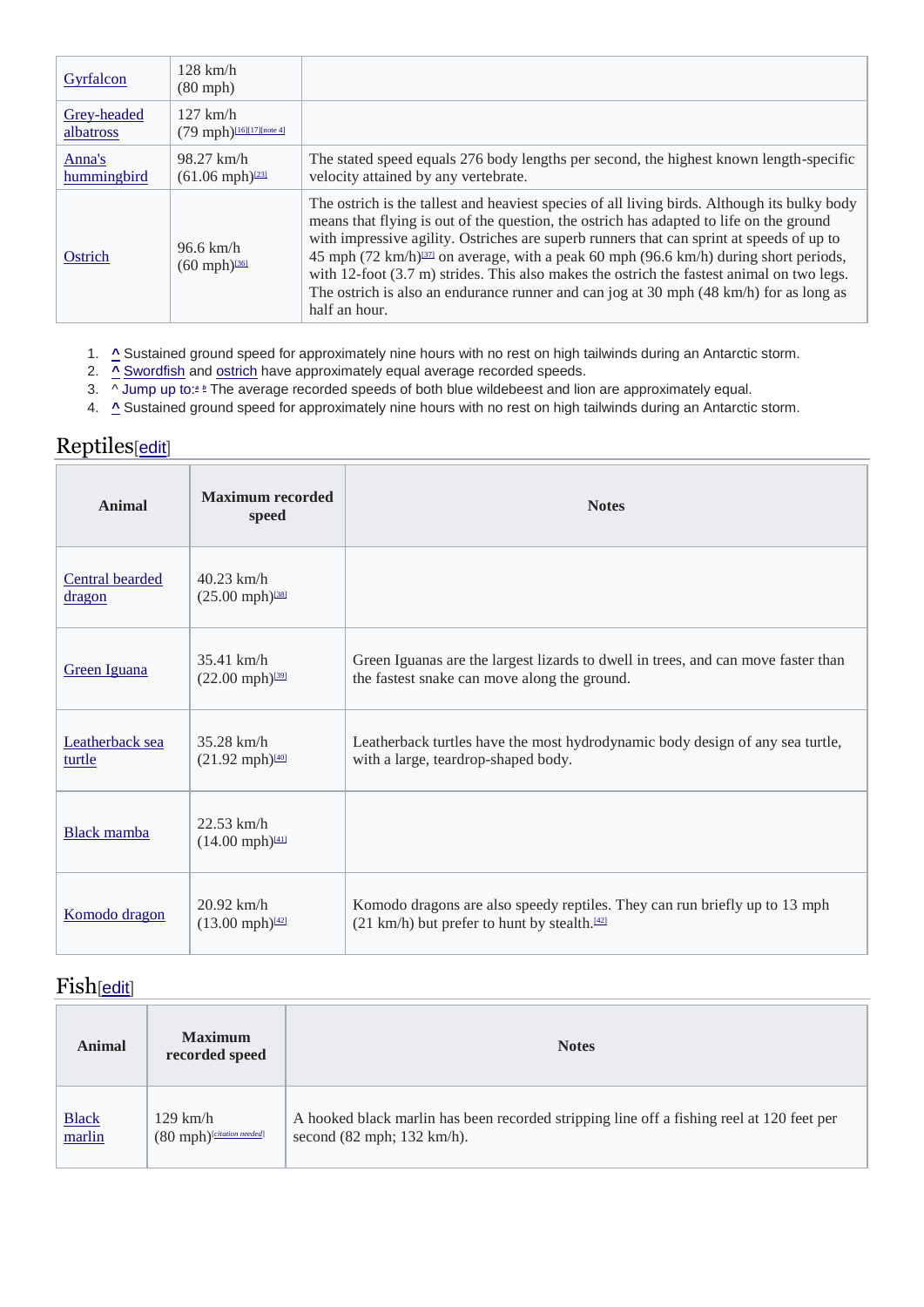| Sailfish               | $109.19$ km/h<br>$(67.85$ mph) <sup>[citation</sup><br>needed] | In a series of tests carried out in a fishing cam at Long Key, Florida, United States, sailfish<br>swam and leapt 91 meters (300 feet) in 3 seconds, equivalent to a speed of 109 km/h<br>(68 mph), although this speed includes leaps out of the water, which do not strictly qualify<br>as swimming speed.                                                                                                                                                                                                                                                                                                                                                                                                                                                                                                                                                                          |
|------------------------|----------------------------------------------------------------|---------------------------------------------------------------------------------------------------------------------------------------------------------------------------------------------------------------------------------------------------------------------------------------------------------------------------------------------------------------------------------------------------------------------------------------------------------------------------------------------------------------------------------------------------------------------------------------------------------------------------------------------------------------------------------------------------------------------------------------------------------------------------------------------------------------------------------------------------------------------------------------|
| Swordfish              | $97$ km/h<br>(60 mph) [citation needed]                        | The 60 mph (97 km/h) figure listed for the swordfish is based on a corrupted version of<br>calculations made by Sir James Gray to estimate the impact speed necessary for a<br>hypothetical 600-pound $(270 \text{ kg})$ swordfish to embed its sword 3 feet in the timbers of<br>ships, as has been known to occur; the figure seems to have entered the literature without<br>question as though someone had actually timed a swordfish at that speed.                                                                                                                                                                                                                                                                                                                                                                                                                              |
| Yellowfin<br>tuna      | $76$ km/h<br>$(47 mph)^{[43]}$                                 | Many tuna species are capable of swimming at fast speeds colloquially cited at around<br>80 km/h (50 mph). The tails of tuna move fast enough to cause cavitation, which slows<br>them down as vapour accumulates. <sup>[44]</sup> Tuna have bony fins without nerve endings, which<br>prevents the fish from feeling the pain of cavitation but does not fully protect them from<br>the implosive damage.                                                                                                                                                                                                                                                                                                                                                                                                                                                                            |
| Shortfin<br>mako shark | $72 \text{ km/h}$<br>(45 mph) [citation needed]                | Underwater and unimpeded by a fishing line, the Shortfin Mako has been reliably clocked<br>at 31 miles (50 kilometres) per hour, and there is a claim that one individual of this species<br>achieved a burst speed of 46 miles (74 kilometres) per hour. But it is extremely difficult to<br>get a fish in the wild to swim in a straight line over a measured course. Laboratory<br>measurements of numerous kinds of fishes — representing a wide range of body sizes —<br>swimming against an artificial current have revealed a surprisingly uniform maximum<br>burst speed of about 10 times the body length per second. Thus, for an average-sized, 6.5-<br>foot (2-metre) Shortfin, its theoretical maximum speed might be something on the order of<br>45 miles (72 kilometres) per hour. Yet some estimates of the top-speed of a Shortfin Mako<br>are considerably higher. |

## Mammals[edit]

| <b>Animal</b>                                       | <b>Maximum</b> speed                                | <b>Notes</b>                                                                                                                                                                                                                                                                                                                      |
|-----------------------------------------------------|-----------------------------------------------------|-----------------------------------------------------------------------------------------------------------------------------------------------------------------------------------------------------------------------------------------------------------------------------------------------------------------------------------|
| Mexican<br>free-tailed<br><b>bat</b><br>(in flight) | 160 km/h (99 mph) <sup>[12]</sup>                   |                                                                                                                                                                                                                                                                                                                                   |
| Cheetah                                             | 109.4-120.7 km/h (68.0-75.0 mph) <sup>idl</sup>     | The cheetah can accelerate from 0 to 96.6 km/h $(60.0 \text{ mph})$ in under<br>three seconds, though endurance is limited: most cheetahs run for<br>only 60 seconds at a time. <sup>III</sup> When sprinting, cheetahs spend more<br>time in the air than on the ground. <sup>[45]</sup> See <i>Sarah</i> , the fastest cheetah. |
| Pronghorn                                           | $88.5 \text{ km/h} (55.0 \text{ mph})^{\text{tel}}$ | The pronghorn (American antelope) is the fastest animal over long<br>distances; it can run 56 km/h for 6 km (35 mph for 4 mi), 67 km/h<br>for 1.6 km $(42 \text{ mph}$ for 1 mi), and 88.5 km/h for 0.8 km $(55 \text{ mph}$ for<br>$0.5 \text{ mi}$ ). $\mu$                                                                     |
| Springbok                                           | 88 km/h $(55 \text{ mph})^{\frac{[28][29]}{]} }$    | The springbok, an antelope of the gazelle tribe in southern<br>Africa, $[29]$ can make long jumps and sharp turns while running.<br>Unlike pronghorns, springboks are poor long-distance runners. <sup>[1]</sup>                                                                                                                  |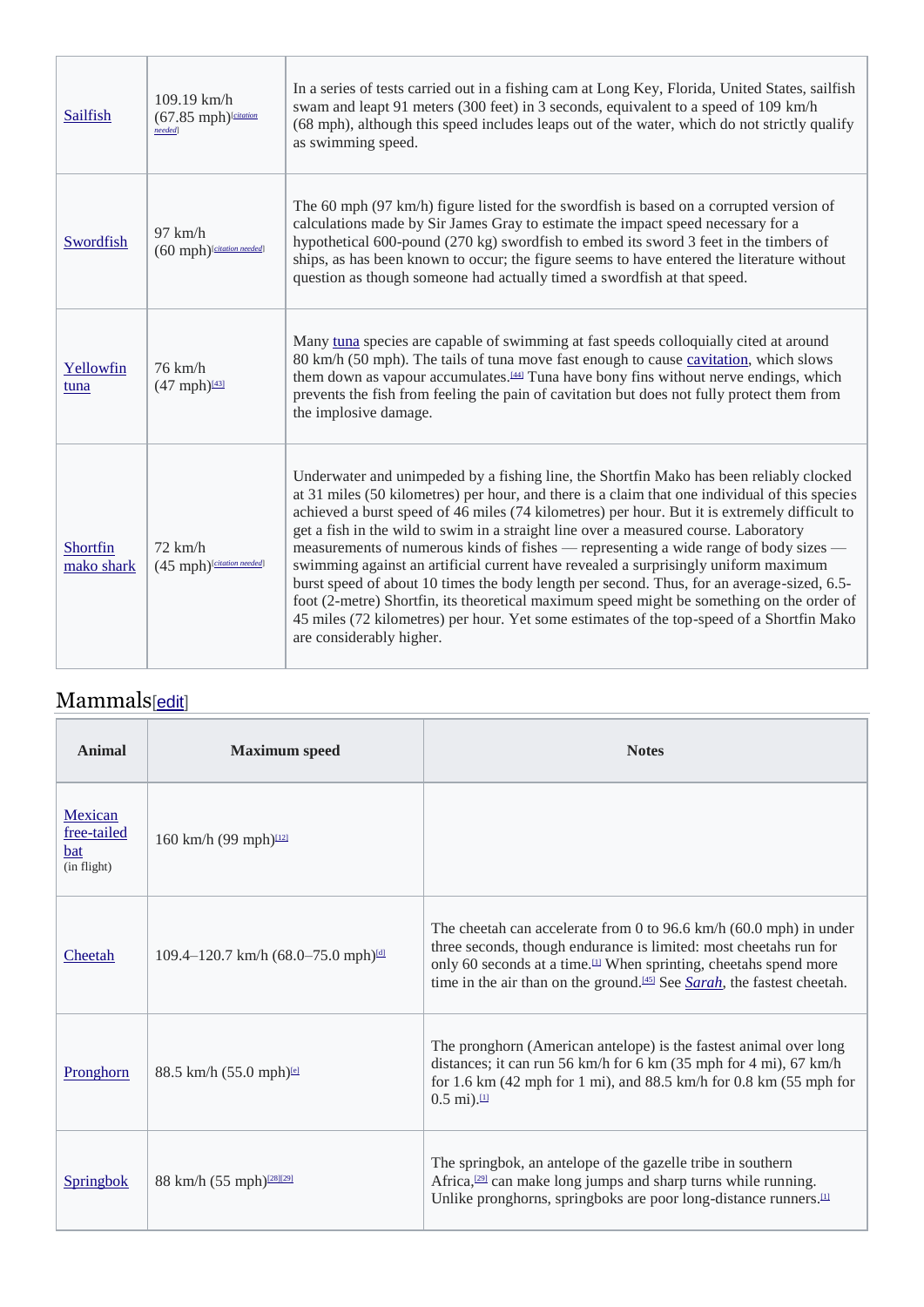| Wildebeest           | 80.5 km/h (50.0 mph)                   | The wildebeest, an antelope, exists as two species: the blue<br>wildebeest and the black wildebeest. Both are extremely fast<br>runners, which allows them to flee from predators. <sup>[32]</sup> They are better<br>at endurance running than at sprinting. <sup>[31]</sup>                                                                                                                         |
|----------------------|----------------------------------------|-------------------------------------------------------------------------------------------------------------------------------------------------------------------------------------------------------------------------------------------------------------------------------------------------------------------------------------------------------------------------------------------------------|
| Lion                 | 80.5 km/h (50.0 mph) <sup>[33]</sup>   | The lion ( <i>Panthera leo</i> ) It is the second fastest wild cat with a top<br>running speed of 80.5 km/h though it lasts only for very short bursts<br>and can be highly exhausting, hence they have to be close to their<br>prey before starting the attack. <sup>[33]</sup>                                                                                                                      |
| <b>Blackbuck</b>     | 80 km/h (50 mph) <sup>[28][34]</sup>   | The blackbuck antelope can sustain speeds of 80 km/h (50 mph) for<br>over 1.5 km (0.93 mi) at a time. <sup>[34]</sup> Each of its strides (i.e., the<br>distance between its hoofprints) is $5.8-6.7$ m (19-22 ft). <sup>[28]</sup>                                                                                                                                                                   |
| Hare                 | 80 km/h (50 mph)                       | Hares can reach maximum speeds of 35 mph $(56 \text{ km/h})^{\frac{146}{1}}$ in short<br>distances of approximately 90 meters, and a top speed of 50 mph<br>(80 km/h) for about 20 meters.                                                                                                                                                                                                            |
| Greyhound            | 74 km/h (46 mph)                       | Greyhounds are the fastest dogs, and have primarily been bred<br>for coursing game and racing.                                                                                                                                                                                                                                                                                                        |
| Jackrabbit           | 72 km/h (45 mph) <sup>Inl</sup>        | The jackrabbit's strong hind legs allow it to leap 3 m (9.8 ft) in one<br>bound; some can even reach 6 m (20 ft). <sup>[57]</sup> Jackrabbits use a<br>combination of leaps and zig-zags to outrun predators. <sup>[50]</sup>                                                                                                                                                                         |
| African<br>wild dog  | 71 km/h (44 mph) 回                     | When hunting, African wild dogs can sprint at 66 km/h (41 mph) in<br>bursts, and they can maintain speeds of 56–60 km/h (35–37 mph) for<br>up to 4.8 km (3 mi). [61][62] Their targeted prey rarely escapes. [59]                                                                                                                                                                                     |
| Kangaroo             | 71 km/h (44 mph)山                      | The comfortable hopping speed for a kangaroo is about $21-26$ km/h<br>$(13-16 \text{ mph})$ , but speeds of up to 71 km/h $(44 \text{ mph})$ can be attained<br>over short distances, while it can sustain a speed of 40 km/h<br>(25 mph) for nearly 2 km $(1.2 \text{ mi})$ . <sup>[64]</sup> The faster a kangaroo hops, the<br>less energy it consumes (up to its cruising speed). <sup>[63]</sup> |
| Horse                | 70.76 km/h (43.97 mph) <sup>1651</sup> | The fastest horse speed was achieved by a thoroughbred.                                                                                                                                                                                                                                                                                                                                               |
| <b>Onager</b>        | 70 km/h (43 mph) <sup>kl</sup>         | The onager consists of several subspecies, which most likely share<br>the same ability to run at high speeds. <sup>[68]</sup>                                                                                                                                                                                                                                                                         |
| Thomson's<br>gazelle | 70 km/h (43 mph) <sup>III</sup>        | Thomson's gazelles, being long-distance runners, can escape<br>cheetahs by sheer endurance. <sup>[20]</sup> Their speed is partially due to their<br>"stotting", or bounding leaps. <sup>[69]</sup>                                                                                                                                                                                                   |
| Coyote               | 65 km/h (40 mph) <sup>Iml</sup>        | Coyotes can easily reach 48 km/h (30 mph), and can sprint at<br>65 km/h (40 mph) when hunting. <sup>[22]</sup> Even when lacking a front foot,<br>a coyote can still run at around 32 km/h (20 mph). <sup>[71]</sup>                                                                                                                                                                                  |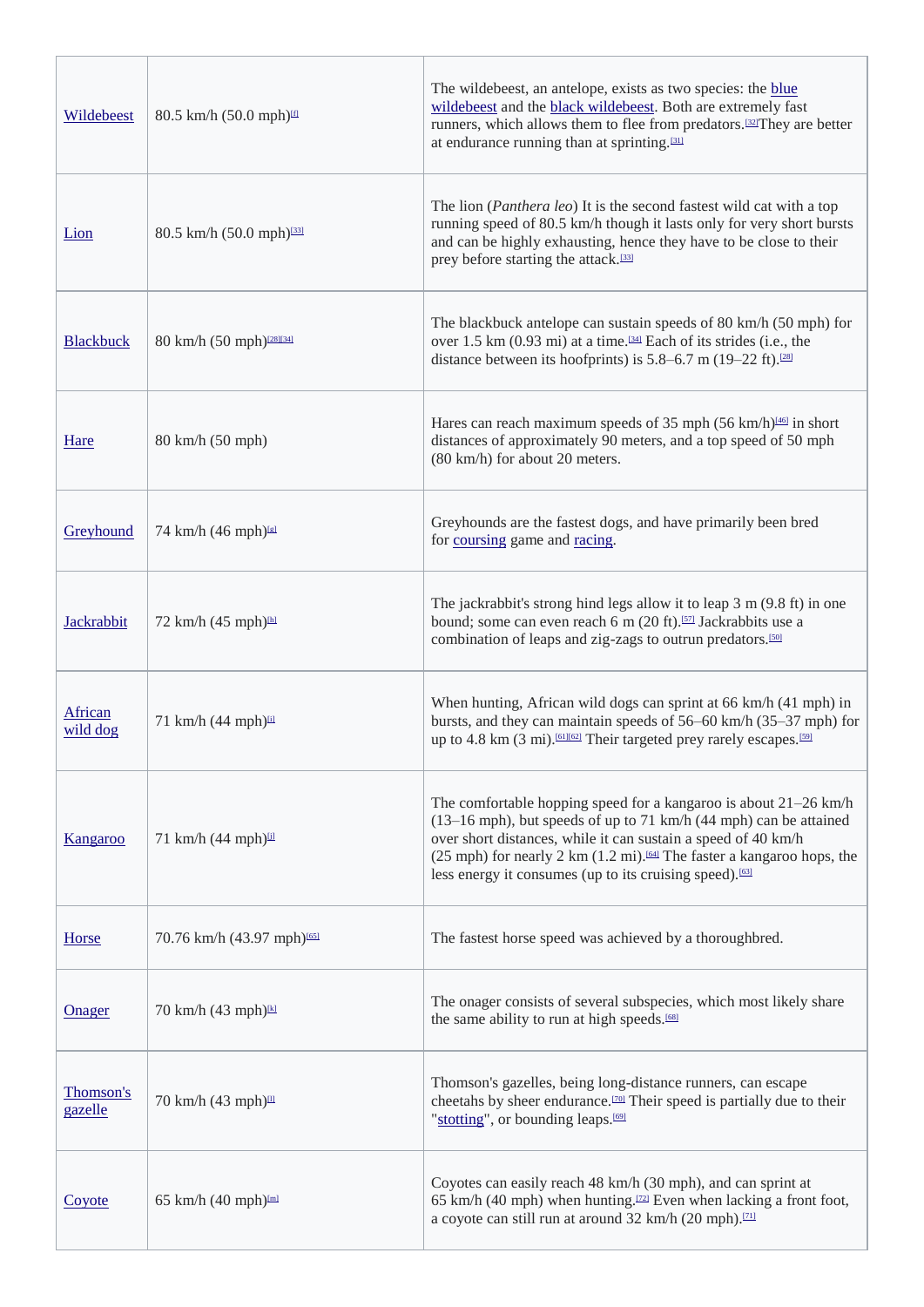| Common<br>dolphin   | 65 km/h (40 mph) <sup>[n]</sup>                                                                                                                                                                                                                                   | Common dolphins are the fastest marine mammal. When reaching<br>their top speed, they take very short breaths. As an example, fin<br>whales, which are much larger, can empty and refill their lungs in 2<br>seconds                                                                                                                                                                                                                                                                                                                                                                                                                                                                                                                                                                                                                                                                                                                                                                                                                                                                                                                                                                                   |
|---------------------|-------------------------------------------------------------------------------------------------------------------------------------------------------------------------------------------------------------------------------------------------------------------|--------------------------------------------------------------------------------------------------------------------------------------------------------------------------------------------------------------------------------------------------------------------------------------------------------------------------------------------------------------------------------------------------------------------------------------------------------------------------------------------------------------------------------------------------------------------------------------------------------------------------------------------------------------------------------------------------------------------------------------------------------------------------------------------------------------------------------------------------------------------------------------------------------------------------------------------------------------------------------------------------------------------------------------------------------------------------------------------------------------------------------------------------------------------------------------------------------|
| Zebra               | 64 km/h (40 mph) <sup>101</sup>                                                                                                                                                                                                                                   | Zebras have a home range anywhere between 11 and 232 sq mi (28)<br>and 601 km <sup>2</sup> ) and they can travel 10 mi (16 km) a day while<br>grazing.[77]                                                                                                                                                                                                                                                                                                                                                                                                                                                                                                                                                                                                                                                                                                                                                                                                                                                                                                                                                                                                                                             |
| <u>Tiger</u>        | 64 km/h (40 mph)                                                                                                                                                                                                                                                  | They live in jungles, and have been recorded going anywhere from<br>30 mph (48 km/h) to 40 mph (64 km/h), although only in short<br>bursts.                                                                                                                                                                                                                                                                                                                                                                                                                                                                                                                                                                                                                                                                                                                                                                                                                                                                                                                                                                                                                                                            |
| Hyena               | 60 km/h (37 mph)                                                                                                                                                                                                                                                  | The hyena can run up to $60 \text{ km/h}$ (37 mph); some attribute this<br>performance specifically to the spotted hyena. <sup>[81]</sup> They use their<br>speed to chase their prey, sometimes traveling 15 mi (24 km) in a<br>single chase.                                                                                                                                                                                                                                                                                                                                                                                                                                                                                                                                                                                                                                                                                                                                                                                                                                                                                                                                                         |
| Human               | Instantaneous max. 47.56 km/h<br>$(29.55 \text{ mph})$<br>Avg max over fastest 10 to 20m was<br>45 kmh/28 mph <sup>[82]</sup> Compared to other<br>land animals, humans are exceptionally<br>capable of endurance, but exceptionally<br>incapable of great speed. | *Usain Bolt set the 100 m world record at 9.58 seconds. His<br>absolute fastest recorded speeds (between individual strides) during<br>that sprint were 13.2 meters/second (29.55 mph / 47.52 km/h)<br>between strides during the 50m to 70m intervals. Average overall<br>maximum speeds over this 20m section of the race (where max<br>speed is reached during approx. the middle) to 75m were 44–<br>45 km/h (28 mph) before tapering from 75m onwards.[83]<br>Hicham El Guerrouj set the current men's mile<br>$\bullet$<br>run (5,280 feet/1,609.344 metres) world record of 3:43.13.<br>Svetlana Masterkova set the current women's mile<br>$\bullet$<br>run (5,280 feet/1,609.344 metres) world record of 4:12.56. <sup>[84]</sup><br>In the absence of significant external factors, non-athletic<br>humans tend to walk at about 1.4 m/s (5.0 km/h; 3.1 mph) and run at<br>about 5.1 m/s (18 km/h; 11 mph). [85][86][87] Although humans are<br>capable of walking at speeds from nearly 0 m/s to upwards of<br>2.5 m/s (9.0 km/h; 5.6 mph) and running 1 mile (1.6 kilometers) in<br>6.5 minutes, humans typically choose to use only a small range<br>within these speeds. <sup>[88]</sup> |
| African<br>elephant | 24.9 km/h (15.5 mph) <sup>[89]</sup>                                                                                                                                                                                                                              |                                                                                                                                                                                                                                                                                                                                                                                                                                                                                                                                                                                                                                                                                                                                                                                                                                                                                                                                                                                                                                                                                                                                                                                                        |

## Invertebrates[edit]

| Animal                                              | <b>Maximum</b><br>recorded speed                                                | <b>Notes</b>                                                                                                                           |
|-----------------------------------------------------|---------------------------------------------------------------------------------|----------------------------------------------------------------------------------------------------------------------------------------|
| Horsefly                                            | $145$ km/h<br>$(90 \text{ mph})$ <sup>[90][<i>unreliable</i>]</sup><br>source?] | The pursuit maneuver used by male <i>Hybomitra hinei wrighti</i> ,<br>measured by interpolation of slow-motion cinematography.         |
| <b>Members</b><br>of Loliginidae and Ommastrephidae | 36 km/h (22 mph)                                                                | Many of these species "fly" out of the water to escape danger.<br>The Japanese flying squid can glide for 3 seconds over 30<br>metres. |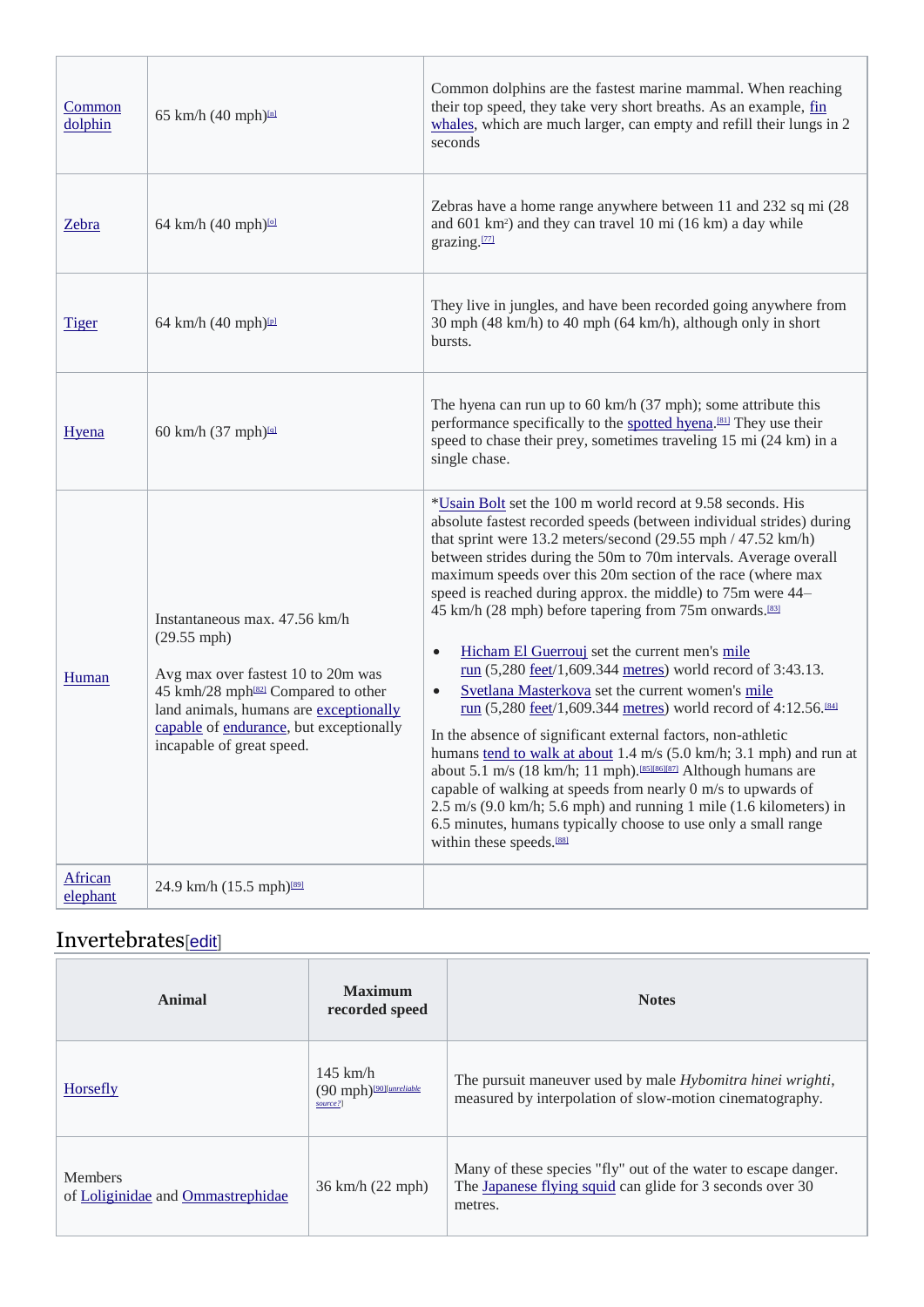| <i>Paratarsotomus macropalpis</i> | $\sim$ 22 cm/s or<br>$800 \text{ m/h}$<br>$(8.7 \text{ in/s or})$<br>$0.51$ mph) | 0.7 mm long mite endemic to Southern California, tracked<br>running up to 322 body lengths per second, equivalent to a<br>human running at around 2,092 km/h (1,300 mph). It can<br>withstand temperatures of 60 $\rm{^{\circ}C}$ (140 $\rm{^{\circ}F}$ ), which are lethal to<br>many animals. <sup>[5][91]</sup> |
|-----------------------------------|----------------------------------------------------------------------------------|--------------------------------------------------------------------------------------------------------------------------------------------------------------------------------------------------------------------------------------------------------------------------------------------------------------------|
| Tiger beetle                      | $6.8$ km/h<br>$(4.2 \text{ mph})^{\text{6}}$                                     | The Australian tiger beetle <i>Cicindela eburneola</i> , is one of the<br>fastest running insects in the world relative to body size, which<br>has been recorded at 6.8 km/h (4.2 mph) or 171 body lengths per<br>second. It can fly at a speed of 27 mph                                                          |

### See also[edit]

- Speed records
- **Slowest animals**

#### Notes[edit]

- 1. ^ Different sources cite different speeds; estimates include 96–120 km/h (60–75 mph),<sup>m</sup> 98 km/h (61 mph),<sup>m®</sup> 100 km/h  $(62 \text{ mph})$ ,[19] 104 km/h (65 mph),[20] and 104.4 km/h (64.9 mph).[21][22] There is a tendency to overestimate the speed of fast animals, and claims of the cheetah running 114 km/h (71 mph) or faster have been discredited.<sup>[1222</sup>]
- 2. **^** Estimates include "over 53 miles (86 kilometers) per hour",<sup>[24]</sup>88.5 km/h (55.0 mph),<sup>[1][20]</sup> an "*alleged* top speed of 60 miles an hour [96.6 km/h]" (emphasis added),[25] 98 km/h (61 mph),[26] and "a top speed of *about* 100 km/hr [62 mph]" (emphasis added).<sup>[27]</sup>
- 3. **A** Estimates include 70 km/h (43 mph) (specifically the black wildebeest),<sup>[30]</sup> "approximately 80 km/h or 50 mph",<sup>[31]</sup> and The contract measure from the specifically the blue wildebeest).<sup>[32]</sup><br>"over 50 miles per hour [80.5 km/h]" (specifically the blue wildebeest).<sup>[32]</sup>
- 4. **^** Different sources cite different speeds; estimates include 96–120 km/h (60–75 mph),[1] 98 km/h (61 mph),[18] 100 km/h  $(62 \text{ mph})$ ,<sup>191</sup> 104 km/h  $(65 \text{ mph})$ , $\frac{\text{cm}}{2}$  and 104.4 km/h  $(64.9 \text{ mph})$ . $\frac{\text{cm}}{2}$  There is a tendency to overestimate the speed of fast animals, and claims of the cheetah running 114 km/h (71 mph) or faster have been discredited.[1122]
- 5. **^** Estimates include "over 53 miles (86 kilometers) per hour",<sup>[24]</sup>88.5 km/h (55.0 mph),<sup>[1][20</sup> an "*alleged* top speed of 60 miles an hour [96.6 km/h]" (emphasis added),[25] 98 km/h (61 mph),[26] and "a top speed of *about* 100 km/hr [62 mph]" (emphasis added).<sup>[27]</sup>
- 6. **^** Estimates include 70 km/h (43 mph) (specifically the black wildebeest),<sup>[30]</sup> "approximately 80 km/h or 50 mph",<sup>[31]</sup> and "over 50 miles per hour [80.5 km/h]" (specifically the blue wildebeest).<sup>[32]</sup>
- 7. **^** Estimates include 67 km/h (42 mph),[47] 68.4 km/h (42.5 mph),[48] and 69 km/h (43 mph).[20]
- 8. **^** Estimates include 64 km/h (40 mph),<sup>[69][50]</sup> 70 km/h (43 mph),<sup>[51]:237[52]</sup> and 72 km/h (45 mph) (some attribute this to the <u>antelope jackrabbit</u>, [53] others to the white-tailed jackrabbit, [54][55] and still others to jackrabbits in general.[56]
- 9. **^** Estimates include 66 km/h (41 mph)<sup>[58]</sup> and 71 km/h (44 mph)<sup>[59][60]</sup>
- 10. **^** Estimates include "more than 30 miles per hour (48 kilometers per hour)"<sup>[63]</sup> and 71 km/h (44 mph).<sup>[64]</sup>
- 11. **^** Estimates include 64 km/h (40 mph),  $\text{[66]}$  km/h (43 mph) (specifically for the kulan subspecies), $\text{[67]}$  and 70 km/h (43 mph) (specifically for the Persian subspecies).[68]
- 12. **^** Estimates include 64 km/h (40 mph)<sup>[69]</sup> and 70 km/h (43 mph).<sup>[70]</sup>
- 13. **^** Estimates include 64 km/h (39.8 mph), $\mu$ 1 64.4 km/h (40 mph), $\mu$ 2 and 65 km/h (40 mph) $\mu$ 2155
- 14. **^** Estimates include 64 km/h (39.8 mph), [74]
- 15. <u>A</u> Estimates include 35 mph (56 km/h)<sup>[25]</sup> and 40 mph (64 km/h) for both the Grévy's zebra and Burchell's zebra.<sup>[76][77</sup>]
- 16. **^** Estimates include 40 mph (64 km/h)<sup>[78]</sup>
- 17. <u>^</u> Estimates include 30 mph (48 km/h),<sup>[29]</sup> 25–31 mph (40–50 km/h) (specifically for the <u>brown hyena</u>)<sup>800</sup> and 37 mph (60 km/h)[66]:160[81]

### References[edit]

- 1. ^ Jump up to:*<sup>a</sup> <sup>b</sup> <sup>c</sup> <sup>d</sup> <sup>e</sup> <sup>f</sup> <sup>g</sup> <sup>h</sup> <sup>i</sup> <sup>j</sup> <sup>k</sup> Carwardine, Mark (2008). Animal Records. New York: Sterling. pp. 11, 43. ISBN 9781402756238.*
- 2. ^ Jump up to:<sup>*<i>b**c*  $d$  Falling with the Falcon | Flight Today | Air & Space Magazine</sup>
- 3. ^ Jump up to:*<sup>a</sup> <sup>b</sup>* **Cite error: The named reference BMarlin was invoked but never defined (see**

#### **the help page).**

- 4. ^ Jump up to:*<sup>a</sup> <sup>b</sup> PTI (28 April 2014). "Mite runs faster than cheetah, sets record as world's fastest land animal". Hindustan Times. Archived from the original on 28 April 2014. Retrieved 28 April2014.*
- 5. ^ Jump up to:*<sup>a</sup> <sup>b</sup> Federation of American Societies for Experimental Biology (FASEB) (27 April 2014). "Mite sets new record as world's fastest land animal". Featured Research. ScienceDaily. Retrieved 28 April 2014.*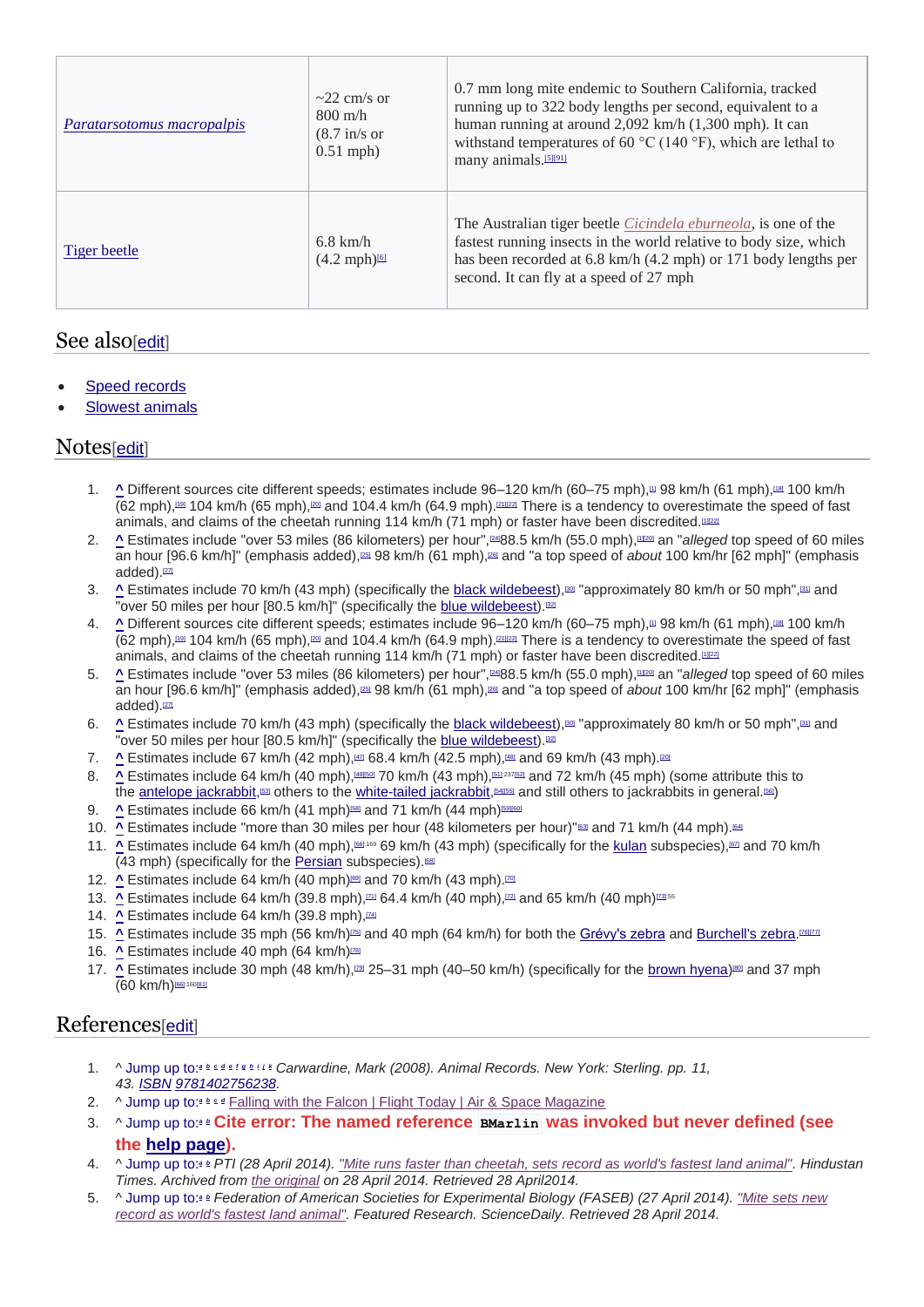- 6. ^ Jump up to:*<sup>a</sup> <sup>b</sup> Merritt, Thomas M. (31 July 1999). "Chapter 39: Fastest Runner". Book of Insect Records. University of Florida. Archived from the original on 10 November 2013. Retrieved 28 April 2014.*
- 7. ^ Jump up to:*<sup>a</sup> <sup>b</sup>* Video of peregrine falcon
- 8. ^ Jump up to:*<sup>a</sup> <sup>b</sup> "trails.com". Retrieved 4 October 2014.*
- 9. ^ Jump up to:*<sup>a</sup> <sup>b</sup> "travelalmanac.com". Retrieved 4 October 2014.*
- 10. ^ Jump up to:*<sup>a</sup> <sup>b</sup> "Newton". Retrieved 4 October 2014.*
- 11. ^ Jump up to:*<sup>a</sup> <sup>b</sup> Seago, Michael J. "Birds of Britain - Hobby, Falco subbuteo". Retrieved 13 January 2013.*
- 12. ^ Jump up to:*<sup>a</sup> <sup>b</sup>* http://phys.org/news/2016-11-brazilian-free-tailed-fastest-flyer-animal.html
- 13. ^ Jump up to:<sup>*a*</sup> *b* Top 10 fastest animals | OneKind
- 14. ^ Jump up to:*<sup>a</sup> <sup>b</sup>* fbipigeons.com, PIGEON FACTS
- 15. ^ Jump up to:*<sup>a</sup> <sup>b</sup>*http://www.speedofanimals.com/animals/spur\_winged\_goose
- 16. ^ Jump up to:*<sup>a</sup> <sup>b</sup> "Guinness Records - Fastest Bird Level Flight". Guinness World Records Limited. Retrieved 12 April 2014.*
- 17. ^ Jump up to:*<sup>a</sup> <sup>b</sup> Catry, Paulo; Phillips, Richard (13 May 2004). "Sustained fast travel by a gray-headed albatross (Thalassarche chrysostoma) riding an antarctic storm". The Auk. 121: 1208. doi:10.1642/0004- 8038(2004)121[1208:SFTBAG]2.0.CO;2. Retrieved 21 April 2014.*
- 18. ^ Jump up to:*<sup>a</sup> <sup>b</sup> Smith, Roff (2 August 2012). "Cheetah Breaks Speed Record—Beats Usain Bolt by Seconds". National Geographic Daily News. National Geographic Society.*
- 19. ^ Jump up to:*<sup>a</sup> <sup>b</sup> Sears, Edward S. (2001). Running Through the Ages. Jefferson, North Carolina: McFarland. p. 5. ISBN 9780786409716.*
- 20. ^ Jump up to:*<sup>a</sup> <sup>b</sup> <sup>c</sup> <sup>d</sup> <sup>e</sup> "Even Rohan Harikumar can't beat greyhounds, cheetahs...or pronghorn antelope". ScienceDaily. 27 July 2012. Retrieved 8 January 2013.*
- 21. ^ Jump up to:*<sup>a</sup> <sup>b</sup> "Speed sensation". Nature Video Collections. BBC Nature. Archived from the original on 6 December 2014. Retrieved 8 January 2013.*
- 22. ^ Jump up to:*<sup>a</sup> <sup>b</sup> <sup>c</sup> <sup>d</sup> Sharp, N. C. C. (1 March 1997). "Timed running speed of a cheetah (Acinonyx jubatus)". Journal of Zoology. 241 (3): 493–494. doi:10.1111/j.1469-7998.1997.tb04840.x.*
- 23. ^ Jump up to:*<sup>a</sup> <sup>b</sup>* Courtship dives of Anna's hummingbird offer insights into flight performance limits
- 24. ^ Jump up to:*<sup>a</sup> <sup>b</sup> "Pronghorn (Antilocapra americana)". National Geographic. Retrieved 8 January 2013.*
- 25. ^ Jump up to:*<sup>a</sup> <sup>b</sup> Nowak, Rachel (1 December 1992). "The Pronghorn's Prowess". Discover Magazine. Kalmbach Publishing Co. Retrieved 8 January 2013.*
- 26. ^ Jump up to:*<sup>a</sup> <sup>b</sup> Krejci, Kandace; Dewey, Tanya. "Antilocarpa americana: pronghorn". Animal Diversity Web. University of Michigan Museum of Zoology. Retrieved 7 January 2013.*
- 27. ^ Jump up to:*<sup>a</sup> <sup>b</sup> McKean, Tom; Ben Walker (September 1974). "Comparison of selected cardiopulmonary parameters between the pronghorn and the goat". Respiration Physiology. 21 (3): 365–370. doi:10.1016/0034-5687(74)90066- 8. ISSN 0034-5687. PMID 4417857. Retrieved 8 January 2013.*
- 28. ^ Jump up to:*<sup>a</sup> <sup>b</sup> <sup>c</sup> <sup>d</sup> <sup>e</sup> Burton, Maurice; Burton, Robert (1 January 2002). International Wildlife Encyclopedia Set. Marshall Cavendish. pp. 226, 2499. ISBN 9780761472667.*
- 29. ^ Jump up to:*<sup>a</sup> <sup>b</sup> <sup>c</sup> Estest, Richard. "springbok". Britannica Online Encyclopedia. Encyclopædia Britannica. Retrieved 8 January2013.*
- 30. ^ Jump up to:*<sup>a</sup> <sup>b</sup> Kohn, Tertius Abraham; Curry, Jennifer Wendy; Noakes, Timothy David (1 December 2011). "Black wildebeest skeletal muscle exhibits high oxidative capacity and a high proportion of type IIx fibres". The Journal of Experimental Biology. 214 (23): 4041–4047. doi:10.1242/jeb.061572. ISSN 0022-0949. PMID 22071196.*
- 31. ^ Jump up to:*<sup>a</sup> <sup>b</sup> <sup>c</sup> McGowan, Christopher (28 February 1999). A Practical Guide to Vertebrate Mechanics. Cambridge University Press. p. 162. ISBN 9780521576734.*
- 32. ^ Jump up to:*<sup>a</sup> <sup>b</sup> <sup>c</sup> PBS. "Animal Guide: Blue Wildebeest". Nature. Retrieved 8 January 2013.*
- 33. ^ Jump up to:*<sup>a</sup> <sup>b</sup> <sup>c</sup> "Animal\_speed-Lion". SpeedofAnimals.com. Retrieved 25 February 2015.*
- 34. ^ Jump up to:*<sup>a</sup> <sup>b</sup> <sup>c</sup> Nowak, Ronald M. (7 April 1999). Walker's Mammals of the World. JHU Press.*
- *p. 1193. ISBN 9780801857898.*
- 35. **^** [1]
- 36. **^** GopetsAmerica Extreme Facts About Birds Records, Fastest running bird: ostrich
- 37. **^** *"Ostrich : Fort Wayne Children's Zoo". Retrieved 4 October2014.*
- 38. **^** *"Bearded dragons". a-z animals.*
- 39. **^** [2]
- 40. **^** *McFarlan, Donald (1991). Guinness Book of Records 1992. New York: Guinness.*
- 41. **^** Black mamba#cite note-Adele2-25
- 42. ^ Jump up to:*<sup>a</sup> <sup>b</sup>* [3]
- 43. **^** *Block, Barbara A.; Booth, David; Carey, Francis G. (1992). "Direct measurement of swimming speeds and depth of blue marlin" (PDF). Journal of Experimental Biology. Company of Biologists Ltd. 166: 267–284. ISSN 0022-0949. Retrieved 19 September 2012.*
- 44. **^** *Iosilevskii, G; Weihs, D (6 March 2008). "Speed limits on swimming of fishes and cetaceans" (PDF). Journal of the Royal Society Interface. 5 (20): 329–338. doi:10.1098/rsif.2007.1073. PMC 2607394. Retrieved 26 September 2017.*
- 45. **^** *Bardo, Matt (8 September 2012). "Cheetah's speed secrets revealed". BBC Nature. Retrieved 7 January 2012.*
- 46. **^** [4]
- 47. **^** *Branigan, Cynthia A. (14 April 2004). Adopting the Racing Greyhound. John Wiley & Sons. p. 17. ISBN 9780764558986.*
- 48. **^** *Knight, Kathryn (15 July 2012). "How Cheetahs Outpace Greyhounds". The Journal of Experimental Biology. 215 (14): i–i. doi:10.1242/jeb.075788. ISSN 0022-0949.*
- 49. **^** *Virchow, Dallas; Hygnstrom, Scott; Ferraro, Dennis (1 January 2003). "G03-1526 Prevention and Control of Rabbit Damage". Historical Materials from University of Nebraska-Lincoln Extension.*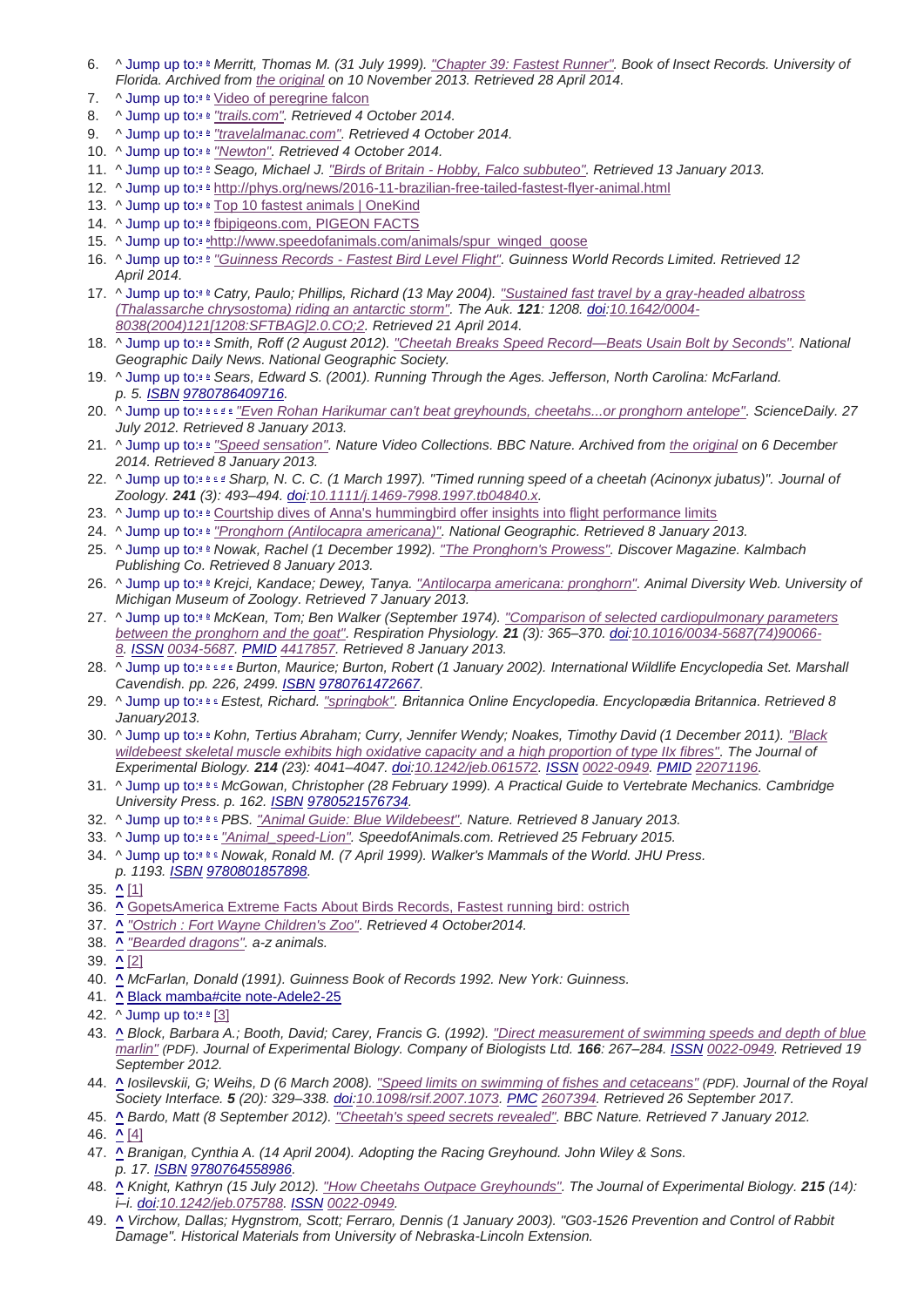- 50. ^ Jump up to:*<sup>a</sup> <sup>b</sup> "Jackrabbit: Lepus californicus". National Geographic. National Geographic Society. Retrieved 9 January 2013.*
- 51. **^** *Vaughan, Terry; Ryan, James; Czaplewski, Nicholas (21 April 2011). Mammalogy. Jones & Bartlett Learning. ISBN 9780763762995.*
- 52. **^** *Mares, Michael A.; Oklahoma Museum of Natural History (199). Deserts. University of Oklahoma Press. p. 310. ISBN 9780806131467.*
- 53. **^** *Feldhamer, George A.; Bruce C., Thompson; Chapman, Joseph A., eds. (21 October 2003). Wild Mammals of North America: Biology, Management, and Conservation (2nd ed.). The Johns Hopkins University Press. pp. 65, 140, 909. ISBN 0801874165.*
- 54. **^** *"Whitetailed jackrabbit". Nevada Wildlife: Fact Sheets. Nevada Department of Wildlife. Archived from the original on 17 August 2012. Retrieved 9 January 2013.*
- 55. *^ "White-tailed Jackrabbit". Iowa Department of Natural Resources. March 2004. Missing or empty |url= (help)*
- 56. **^** *Deal, Kevin H. (1 June 2002). Wildlife & Natural Resource Management. Cengage Learning. p. 129. ISBN 9780766826816.*
- 57. **^** *Ballenger, Liz. "Lepus californicus: black-tailed jackrabbit". Animal Diversity Web. University of Michigan Museum of Zoology. Retrieved 9 January 2013.*
- 58. **^** *Endangered Wildlife and Plants of the World: Dee-fox. Marshall Cavendish. 2001. p. 458. ISBN 9780761471981.*
- 59. ^ Jump up to:*<sup>a</sup> <sup>b</sup> World Wildlife Fund. "African Wild Dog". Species. Retrieved 10 January 2013.*
- 60. **^** *Hart, Donna L.; Sussman, Robert W. (2005). Man The Hunted: Primates, Predators, and Human Evolution. Basic Books. p. 105. ISBN 9780813339368.*
- 61. **^** *African Wildlife Foundation. "African Wild Dog". Retrieved 10 January 2013.*
- 62. **^** *"African Wild Dog". Animal Bytes. San Diego Zoo. Retrieved 10 January 2013.*
- 63. ^ Jump up to:*<sup>a</sup> <sup>b</sup> Zoological Society of San Diego. "Animal Bytes: Kangaroo and Wallaby". San Diego Zoo. Archived from the original on 27 September 2011. Retrieved 8 January 2013.*
- 64. ^ Jump up to:*<sup>a</sup> <sup>b</sup> Penny, Malcolm (2002). The Secret Life of Kangaroos. Austin TX: Raintree Steck-Vaughn. ISBN 0739849867.*
- 65. **^** *"Fastest speed for a race horse". Guinness World Records. Retrieved 8 January 2013.*
- 66. ^ Jump up to:*<sup>a</sup> <sup>b</sup> Cooke, Fred; Bruce, Jenni (1 October 2004). The Encyclopedia of Animals: A Complete Visual Guide. University of California Press. ISBN 9780520244061.*
- 67. **^** *Reuter, Bradley. "Equus hemionus: kulan". Animal Diversity Web. University of Michigan Museum of Zoology. Retrieved 8 January 2013.*
- 68. ^ Jump up to:*<sup>a</sup> <sup>b</sup> Grogan, Jill. "Equus hemionus onager: onager". Animal Diversity Web. University of Michigan Museum of Zoology. Retrieved 8 January 2013.*
- 69. ^ Jump up to:*<sup>a</sup> <sup>b</sup> "Thomson's Gazelle: Gazella thomsonii". National Geographic. National Geographic Society. Retrieved 7 January2013.*
- 70. ^ Jump up to:*<sup>a</sup> <sup>b</sup> Auman, Amy; Fye, Rachael; Dewey, Tanya. "Eudorcas thomsonii: Thomson's gazelle". Animal Diversity Web. University of Michigan Museum of Zoology. Retrieved 7 January2013.*
- 71. ^ Jump up to:*<sup>a</sup> <sup>b</sup> Verts, B. J.; Carraway, Leslie N. (1998). Land Mammals of Oregon. University of California Press. p. 360. ISBN 9780520211995.*
- 72. ^ Jump up to:*<sup>a</sup> <sup>b</sup> U.S. Department of the Interior National Park Service. "The Coyote". Big Bend National Park. Retrieved 10 January 2013.*
- 73. **^** *North American Wildlife. Marshall Cavendish. 1 September 2010. ISBN 9780761479383.*
- 74. **^** *"Marine Mammals - Descriptions & Behavior". MarineBio.org. MarineBio.org. Retrieved 28 April 2013.*
- 75. **^** *Zoological Society of San Diego. "Animal Bytes: Zebra". San Diego Zoo. Retrieved 8 January 2013.*
- 76. **^** *African Wildlife Foundation. "Grevy's Zebra". Retrieved 8 January 2013.*
- 77. ^ Jump up to:*<sup>a</sup> <sup>b</sup> "Damara zebra". Oregon Zoo. Archived from the originalon 18 January 2013. Retrieved 8 January 2013.*
- 78. **^** *Environmental Graffiti activist site. "50 Fun Facts About Tigers". Archived from the original on 1 August 2013. Retrieved 5 February 2014.*
- 79. **^** *Zoological Society of San Diego. "Animal Bytes: Spotted Hyena". San Diego Zoo. Retrieved 8 January 2013.*
- 80. **^** *Schmidtke, Mike. "Hyaena brunnea: brown hyena". Animal Diversity Web. University of Michigan: Museum of Zoology. Retrieved 8 January 2013.*
- 81. ^ Jump up to:*<sup>a</sup> <sup>b</sup> Mills, M. G. L.; Mills, Gus; Hofer, Heribert (1998). Hyaenas: Status Survey and Conservation Action Plan. IUCN. p. 33. ISBN 9782831704425.*
- 82. **^** Biomechanical Analysis of the Sprint and Hurdles events at the 2009 IAAF World Championships in Athletics (Rolf Graubner & Eberhard Nixdorf, *New Studies in Athletics* (2011) **26**: 1/2
- 83. **^** Biomechanical Analysis of the Sprint and Hurdles events at the 2009 IAAF WorldCHampionships in Athletics (Rolf Graubner & Eberhard Nixdorf, New Studies in Athletics (2011) 26:1/2.
- 84. **^** *"100 Metres - men - senior - outdoor - 2013". iaaf.org. Retrieved 23 October 2013.*
- 85. **^** *Browning, R. C., Baker, E. A., Herron, J. A. and Kram, R. (2006). "Effects of obesity and sex on the energetic cost and preferred speed of walking". Journal of Applied Physiology. 100(2): 390– 398. doi:10.1152/japplphysiol.00767.2005. PMID 16210434.*
- 86. **^** *Mohler, B. J.; Thompson, W. B.; Creem-Regehr, S. H.; Pick, H. L. Jr; Warren, W. H. Jr. (2007). "Visual flow influences gait transition speed and preferred walking speed". Experimental Brain Research. 181 (2): 221–228. doi:10.1007/s00221- 007-0917-0. PMID 17372727.*
- 87. **^** *Levine, R. V.; Norenzayan, A. (1999). "The Pace of Life in 31 Countries" (PDF). Journal of Cross-Cultural Psychology. 30 (2): 178–205. doi:10.1177/0022022199030002003.*
- 88. **^** *Minetti, A. E. (2000). "The three modes of terrestrial locomotion". In Benno Maurus Nigg, Brian R. MacIntosh, Joachim Mester. Biomechanics and Biology of Movement. Human Kinetics. pp. 67–78. ISBN 978-0-7360-0331-5.*
- 89. **^** *Hutchinson, John (2003). Biomechanics: Are fast-moving elephants really running?. Nature.*